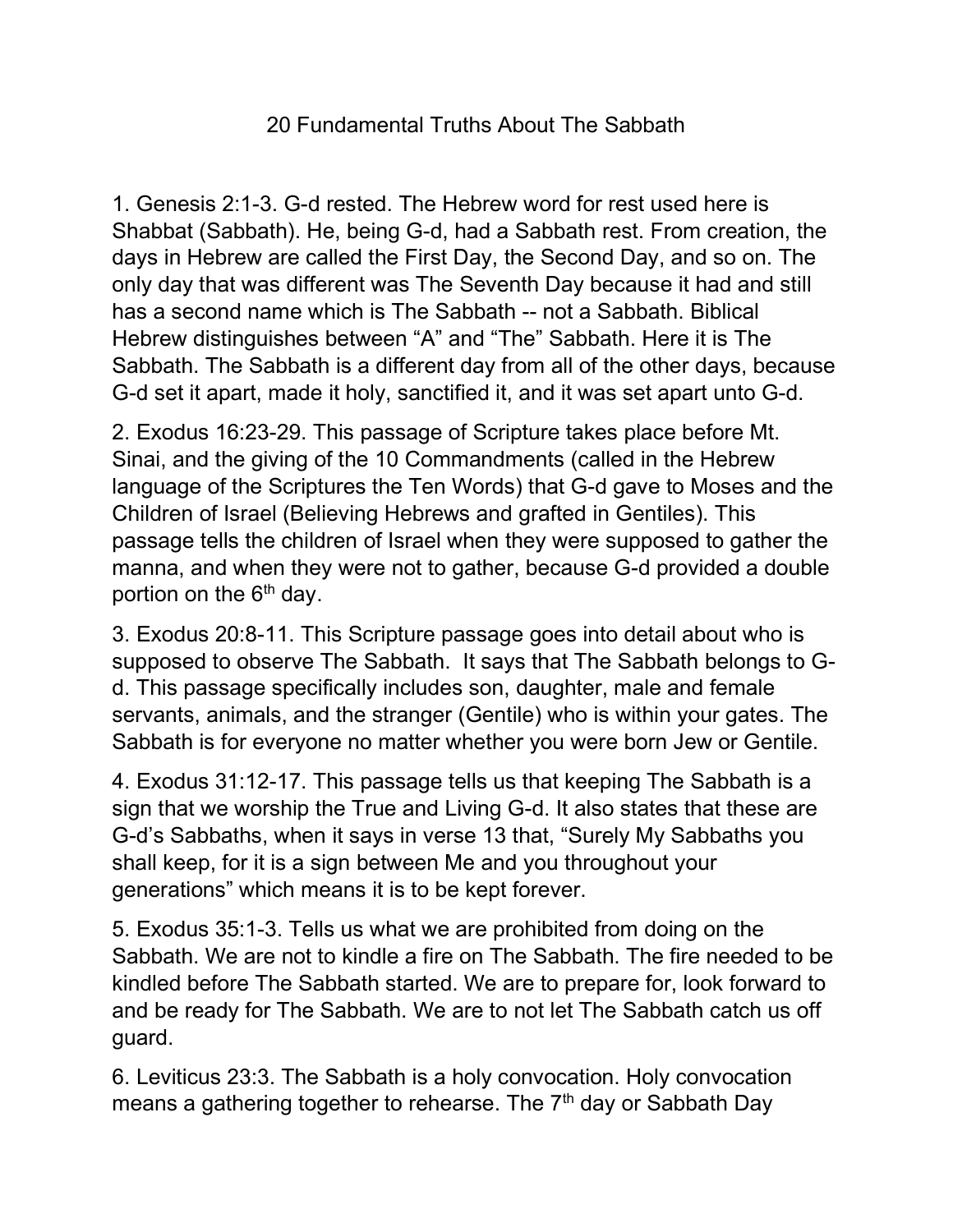rehearses and foretells the 1,000 year Millennial Kingdom that follows 6,000 years from creation.

7. Leviticus 25:1-7. Not only are people and animals commanded to rest, but also the Land itself is supposed to observe a Sabbath every 7 years. The land is not to be reaped and brought into the barns. The land is to lay fallow, and you go out and get your food each day, except for the Sabbath, but you cannot reap all of the produce because the produce is supposed to feed the widows and orphans and poor. The Sabbath produce is for you, your male and female servants, your hired man, and the stranger (non-Jew) who dwells with you, for your livestock and beasts that are in your land. The Southern Kingdom of Israel is a prime example that when you fail to keep the Sabbath years, you will be punished. G-d cares that the land rests, and He caused the Southern Kingdom of Israel to go into captivity for 70 years, the number of Sabbath years they failed to keep. This can be found in 2 Chronicles 36:20-21.

8. Numbers 15:32-36. This passage deals with a man found gathering sticks on The Sabbath. He was about to take the sticks and kindle a fire. The people did not know what to do with the man, so they brought him to Moses and Aaron and all the congregation. The L—D said to Moses that the man must surely be put to death, and all the congregation shall stone him with stones outside the camp. This seems extreme, but G-d says that when you break the commandments about The Sabbath, you have turned your back on Him and that you have rejected the L—D as G-d. The wages of sin is death. Plus, when you do not follow The Sabbath, you are negating paragraph 4 above because following The Sabbath is a sign that you worship the True and Living G-d.

9. Nehemiah 10:30-31 and Nehemiah 13:15-18. These passages prohibit purchasing on The Sabbath or on another holy day. In Nehemiah 10:29 the people entered into a covenant with the L—D to walk in G-d's Law and to do all the commandments, ordinances and statutes of the  $L$ —D. The 13<sup>th</sup> chapter states that when you buy or sell on The Sabbath, you are profaning the Sabbath, which means to make The Sabbath like any other day of the week, making it common and not holy and set apart unto G-d.

10. Isaiah 56:6-7. These passages state that the non-Jews who choose to join themselves to the L—D, to serve Him and who keep from defiling The